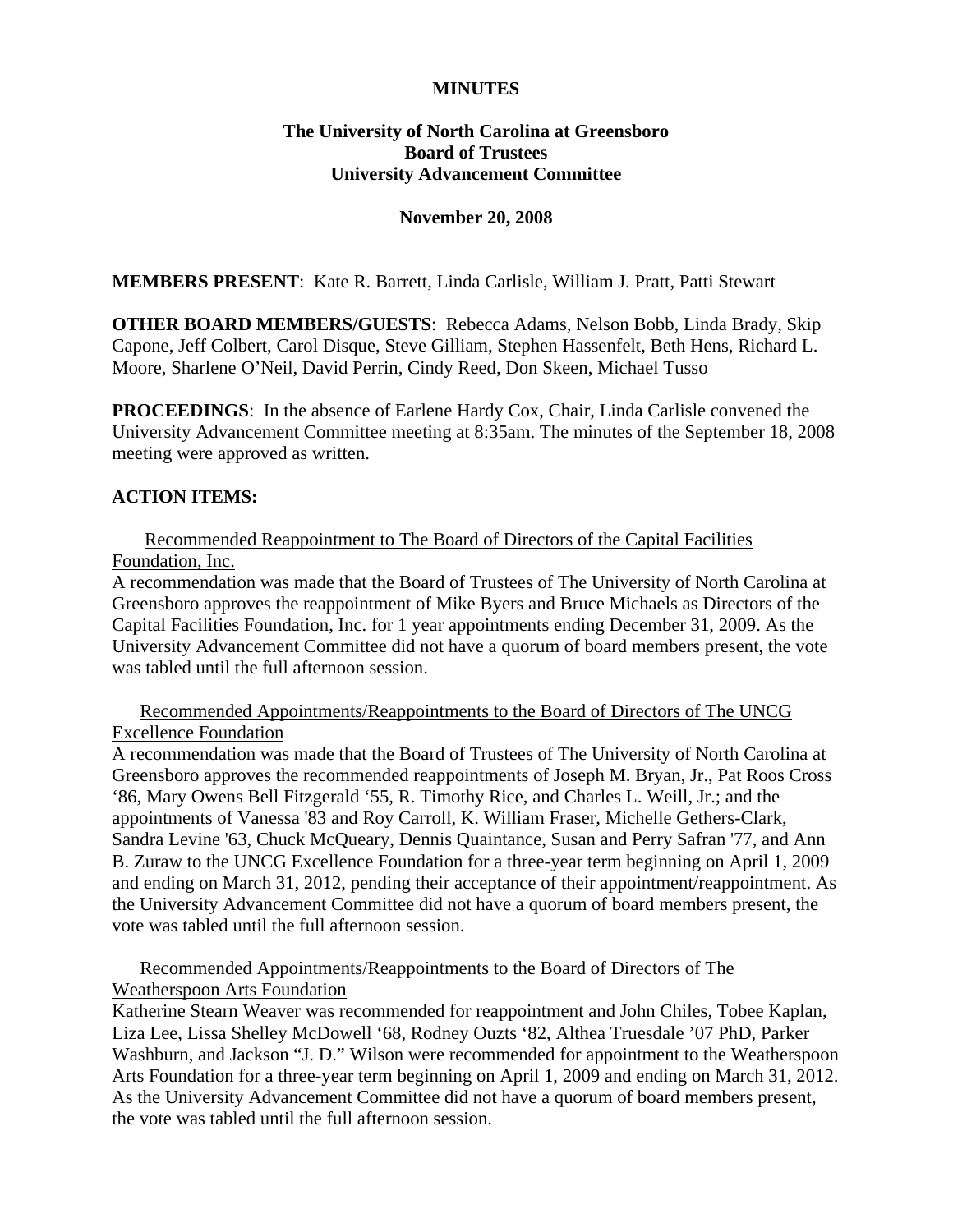Recommended Reappointment to The Board of Trustees of the Endowment Fund of The University of North Carolina at Greensboro

Alan Tutterow and Eric Calhoun were recommended for reappointment to the Trustees of the Endowment Fund of The University of North Carolina at Greensboro for a one-year term beginning on July 1, 2008 and ending on June 30, 2009. As the University Advancement Committee did not have a quorum of board members present, the vote was tabled until the full afternoon session.

Naming Opportunities for University Libraries

A recommendation was made that the Board of Trustees of The University of North Carolina at Greensboro approves the following levels for naming opportunities in University Libraries:

| Tower                                                                                    | \$2.5 M |
|------------------------------------------------------------------------------------------|---------|
| Music Library                                                                            | \$500 K |
| <b>Speakers Series</b>                                                                   | \$200 K |
| <b>Lower Level: Newly Renovated 2009:</b>                                                |         |
| <b>Staff Lounge</b>                                                                      | \$25 K  |
| Data and Information Resources Hub                                                       | \$250 K |
| News Room                                                                                | \$20 K  |
| <b>Preservation Services</b>                                                             | \$15 K  |
| Café Vendor (Refreshment Area)                                                           | \$15 K  |
| <b>First Floor:</b>                                                                      |         |
| College Avenue Lobby                                                                     | \$150 K |
| <b>Jackson Library Reading Room</b>                                                      | \$250 K |
| Reference Room, including the Reference Commons                                          | \$250 K |
| CyberCafé                                                                                | \$100 K |
| <b>Information Commons at Entrance</b>                                                   | \$25 K  |
| <b>Access Services Desk</b>                                                              | \$50 K  |
| <b>New Instructional Lab</b>                                                             | \$75 K  |
| <b>New Information Commons</b>                                                           | \$250 K |
| Copy Center (Student Convenience Center)                                                 | \$15 K  |
| <b>Third Floor:</b>                                                                      |         |
| <b>Creative Writing and Student Center</b>                                               | \$20K   |
| <b>First - Eighth Floors:</b>                                                            |         |
| <b>Small Collaboratories</b>                                                             | \$5 K   |
| Large Collaboratories                                                                    | \$15 K  |
| Study Carrels (\$1,000 each)                                                             | \$200 K |
| Café Group Seating                                                                       | \$5 K   |
| Tower Elevator and Study Lounges (each floor)                                            | \$50 K  |
| Library Conference Rooms (5 <sup>th</sup> and 7 <sup>th</sup> and 9 <sup>th</sup> named) | \$50 K  |

As the University Advancement Committee did not have a quorum of board members present, the vote was tabled until the full afternoon session.

Special Collections Naming Opportunities for the University Libraries

A recommendation was made that the Board of Trustees of The University of North Carolina at Greensboro approves the following levels for Special Collections Naming Opportunities for the University Libraries:

# **Girls Books in Series** \$50 K

Possibly the largest collection of its type in the United States, this collection has major research potential.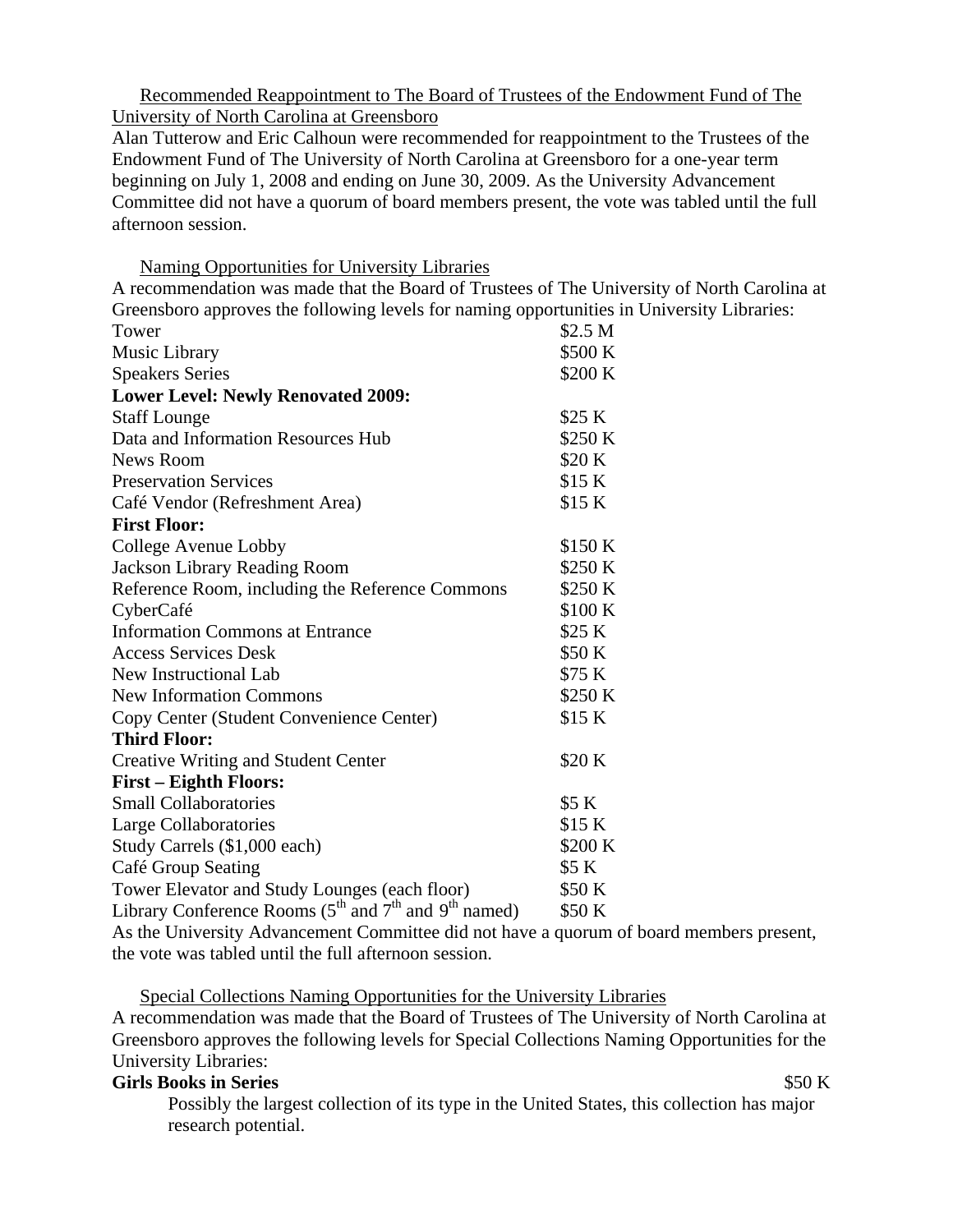| <b>Women's Collection</b>                                                                                                                                                                                                                                                                                                                                          | \$100   |
|--------------------------------------------------------------------------------------------------------------------------------------------------------------------------------------------------------------------------------------------------------------------------------------------------------------------------------------------------------------------|---------|
| This collection of approximately 10,000 books from the $16th$ to $20th$ centuries includes                                                                                                                                                                                                                                                                         |         |
| major first editions and other titles of significance, covering every aspect of women's                                                                                                                                                                                                                                                                            |         |
| history.                                                                                                                                                                                                                                                                                                                                                           |         |
| <b>Cello Collection Preservation</b>                                                                                                                                                                                                                                                                                                                               | \$100 K |
| This collection of 10 individual cello collections needs funding for preservation of these                                                                                                                                                                                                                                                                         |         |
| unique items.                                                                                                                                                                                                                                                                                                                                                      |         |
| <b>Creative Writing Collection</b>                                                                                                                                                                                                                                                                                                                                 | \$50 K  |
| Mr. Bob Watson is the founder of the UNCG creative writing program. Funds will be<br>used for preservation and additions to the collection.                                                                                                                                                                                                                        |         |
| <b>Valuable First Editions</b>                                                                                                                                                                                                                                                                                                                                     |         |
| Important and growing collections of William Blake, Charles Dickens<br>and Mark Twain;                                                                                                                                                                                                                                                                             | \$20 K  |
| The works of T.E. Lawrence, Rupert Brooke and Edwin Arlington Robinson,<br>among others                                                                                                                                                                                                                                                                            | \$10 K  |
| <b>Juvenile Collections</b>                                                                                                                                                                                                                                                                                                                                        | \$75K   |
| This major collection includes works of juvenile literature from the 18- mid-20 <sup>th</sup>                                                                                                                                                                                                                                                                      |         |
| centuries.                                                                                                                                                                                                                                                                                                                                                         |         |
| <b>Significant Subject Areas</b>                                                                                                                                                                                                                                                                                                                                   | \$50 K  |
| North Carolina and the South: primarily 19 <sup>th</sup> century book and pamphlets, including some<br>early scarce titles and coverage of the Civil War.                                                                                                                                                                                                          |         |
| <b>Publisher Collections</b>                                                                                                                                                                                                                                                                                                                                       | \$15 K  |
| Janus Press<br>$\bullet$                                                                                                                                                                                                                                                                                                                                           |         |
| <b>Bird and Bill Press</b>                                                                                                                                                                                                                                                                                                                                         |         |
| Stone & Kimball<br>$\bullet$                                                                                                                                                                                                                                                                                                                                       |         |
| Copeland & Day                                                                                                                                                                                                                                                                                                                                                     |         |
| <b>Physical Education Collection and Dance Collection</b>                                                                                                                                                                                                                                                                                                          | \$75 K  |
| Collections include materials ranging from the $17th$ -19 <sup>th</sup> centuries, many in foreign                                                                                                                                                                                                                                                                 |         |
| languages.                                                                                                                                                                                                                                                                                                                                                         |         |
| <b>British Women Detective Fictions Writers (new collection)</b>                                                                                                                                                                                                                                                                                                   | \$35 K  |
| To complement the Dunn U.S. Women Detective Fiction Writers Collection                                                                                                                                                                                                                                                                                             |         |
| <b>Theology Collection</b>                                                                                                                                                                                                                                                                                                                                         | \$100 K |
| This collection of approximately 100 volumes from the sixteenth through the twentieth                                                                                                                                                                                                                                                                              |         |
| centuries contains early Bibles, prayer books, and commentaries.                                                                                                                                                                                                                                                                                                   |         |
| <b>Private Press Collection</b>                                                                                                                                                                                                                                                                                                                                    | \$100 K |
| A collection of major U.S. and British private presses of the nineteenth and twentieth<br>centuries, illustrating the art of fine book production, including the famous Kelmscott<br>Press, currently represented by eight titles.                                                                                                                                 |         |
| <b>Other Endowment Opportunities:</b>                                                                                                                                                                                                                                                                                                                              |         |
| <b>Randall Jarrell Collection</b>                                                                                                                                                                                                                                                                                                                                  | \$50 K  |
| An endowment would permit manuscript additions to this important collection of<br>material by and about UNCG's best-known author and creative writing teacher.                                                                                                                                                                                                     |         |
| <b>George Herbert Collection</b>                                                                                                                                                                                                                                                                                                                                   | \$50 K  |
| This collection was begun by Dr. Amy Charles, a faculty member of the English<br>Department at UNCG in the 1970's and then donated to the University. Nearly all of the<br>early editions, including the first edition of Herbert's famous collection of poems, The<br>Temple, are in this collection. The collection is a major resource for Herbert students and |         |
| scholars.                                                                                                                                                                                                                                                                                                                                                          |         |